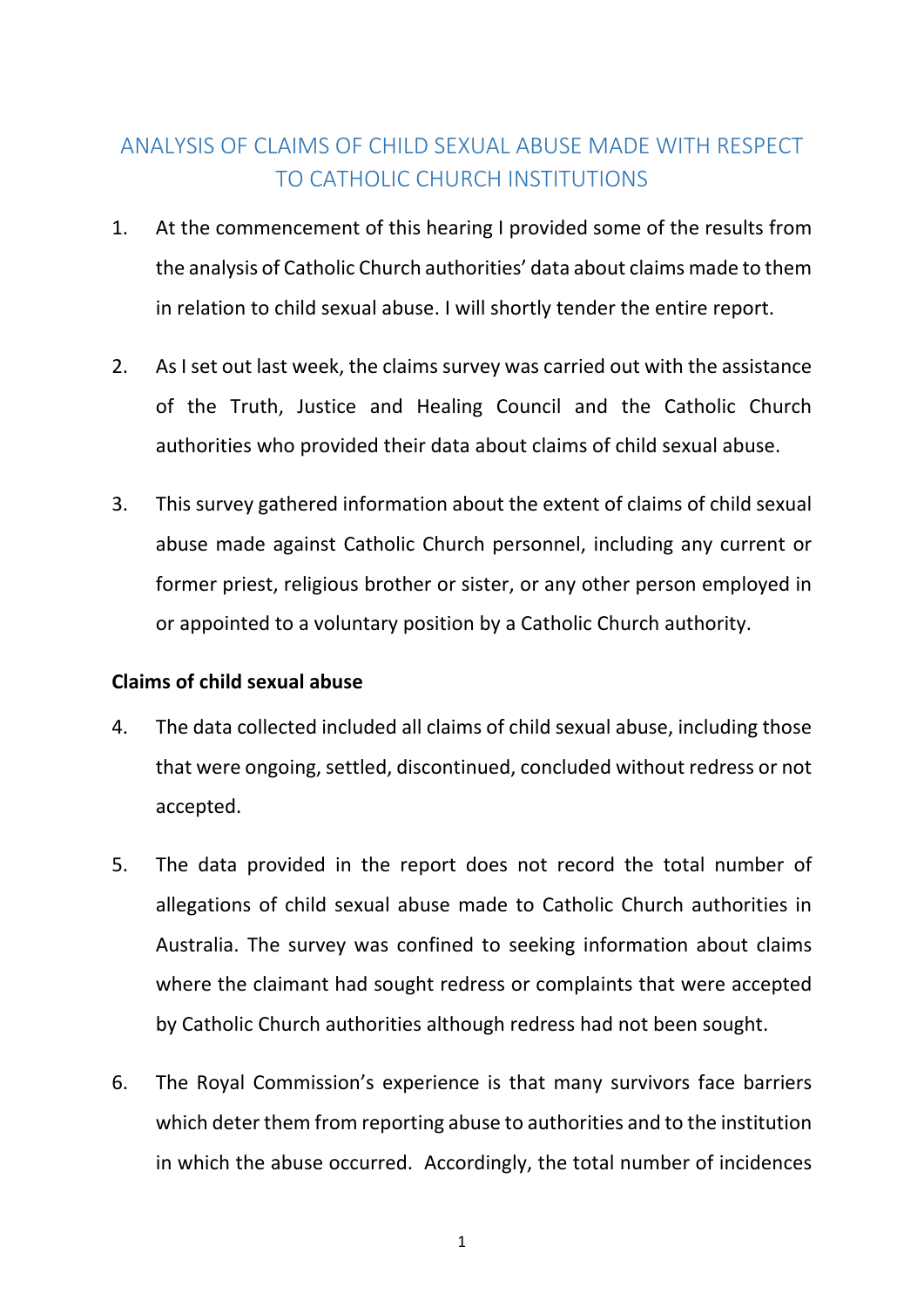of child sexual abuse in Catholic Church institutions in Australia is likely to be greater than the claims made.

## **Number of people who made a claim of child sexual abuse**

- 7. I indicated last week that the Council engaged a statistician to ensure the accuracy of the analysis conducted by the independent data analysts.
- 8. Discussions between the Council's statistician and the data experts engaged by the Royal Commission have been ongoing since late 2016. Those discussions have resulted in one more claimant being identified, taking the number of people who have made such a claim to 4,445.

### **Timeframe of alleged incidents of child sexual abuse**

- 9. The claims data survey sought information about claims received in the period 1980 – 2015. For a claim to be included in the survey, the claimant must have approached the relevant Catholic Church authority in this time period.
- 10. However, there was no time limitation in relation to the date of the alleged incidents of abuse. The earliest incident of alleged abuse reported in a claim to a Catholic Church authority was in the 1920s and the latest was after 2010.
- 11. Between January 1980 and February 2015, 4,445 people alleged incidents of child sexual abuse in 4,765 claims.
- 12. The vast majority of claims involved alleged child sexual abuse that started in the period from 1950 to 1989 inclusive.
- 13. The largest proportion of first alleged incidents of child sexual abuse, that is 29%, occurred in the 1970s.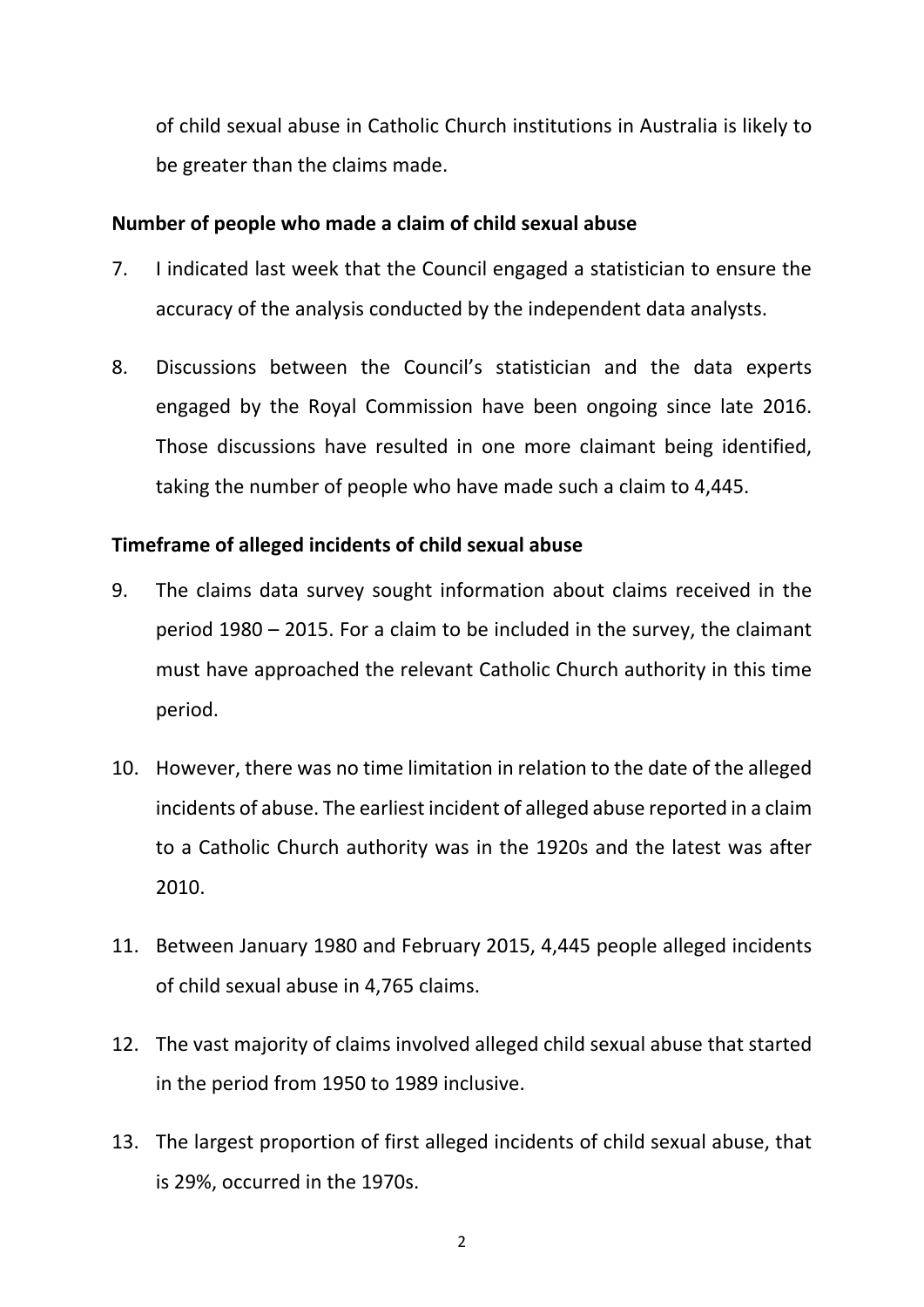14. As I indicated earlier, the average time between the alleged abuse and the date a claim was made was 33 years.

#### **Catholic Church authorities that received claims**

- 15. The Christian Brothers, the De La Salle Brothers, the Marist Brothers, the Patrician Brothers and the St John of God Brothers, each of which has only religious brother members, made up only 5% of all of the Catholic Church authorities which received any claims.
- 16. However, of all the claims which were made to authorities, 41% were received by these five male orders.
- 17. Archdioceses and dioceses made up 33% of all the Catholic Church authorities which received any claims. Of all the claims which were made to authorities, Archdioceses and dioceses received 37%.
- 18. Female religious institutes with religious sister members made up 28% of the Catholic Church authorities that received any claims of child sexual abuse. And yet of all the claims which were made to authorities, they received only 9%.

#### **Institutions identified in claims**

- 19. The claims of child sexual abuse identified 1,049 separate Catholic Church institutions.
- 20. The most common institution type identified in claims was schools. They were identified in 46% of all claims. Children's orphanages or residential facilities were identified in 29% of all claims.
- 21. The highest number of claims of child sexual abuse concerned a residential care facility operated by the De La Salle Brothers in Beaudesert,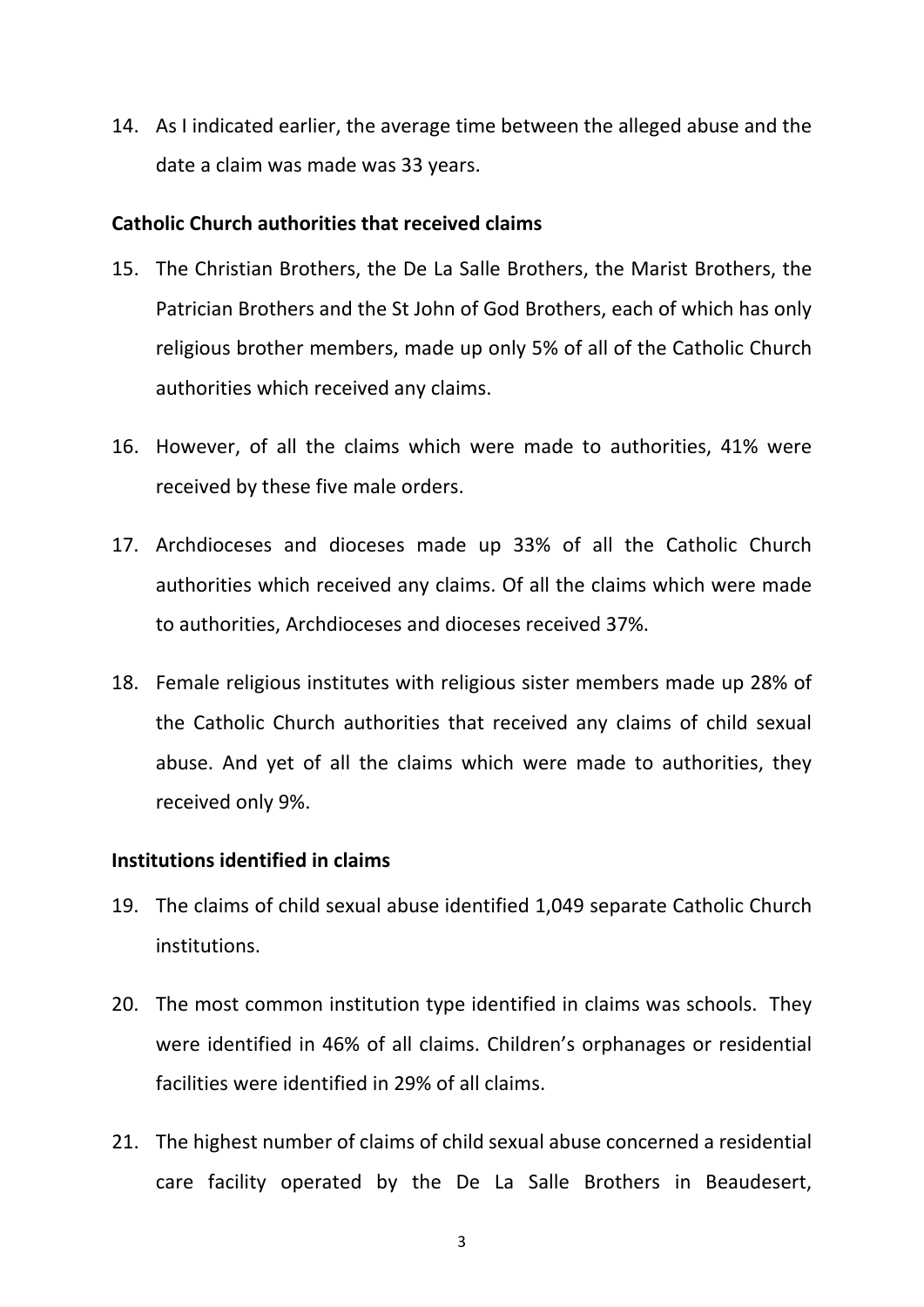Queensland. There were 219 claims related to alleged child sexual abuse at this institution.

#### **Outcomes provided in response to claims**

- 22. The claims survey sought information about the outcomes provided to people who made claims, including the number of people who received monetary compensation and the amount of monetary compensation paid.
- 23. Overall 3,066 claims of child sexual abuse resulted in a payment being made following a claim for redress. 2,854 of these claims resulted in monetary compensation. A significant number of claims were ongoing at the time of the survey.
- 24. Overall, Catholic Church authorities paid \$276.1 million in response to claims of child sexual abuse received between 1 January 1980 and 28 February 2015. That sum includes amounts for compensation, treatment, legal and other costs. Of the total amount, \$258.8 million was monetary compensation, at an average of about \$91,000 per claim.
- 25. The Christian Brothers, who at the relevant time operated a number of residential facilities, reported the highest number of payments. This order of brothers made 763 payments, amounting to \$48.5 million, with an average payment of about \$64,000.
- 26. Of those Catholic Church authorities that made at least 10 payments, the Jesuits reported the highest average payment, at about \$257,000 per payment.
- 27. The most commonly used redress process was Towards Healing, with 40% of claims going through this scheme. Of all redress processes, the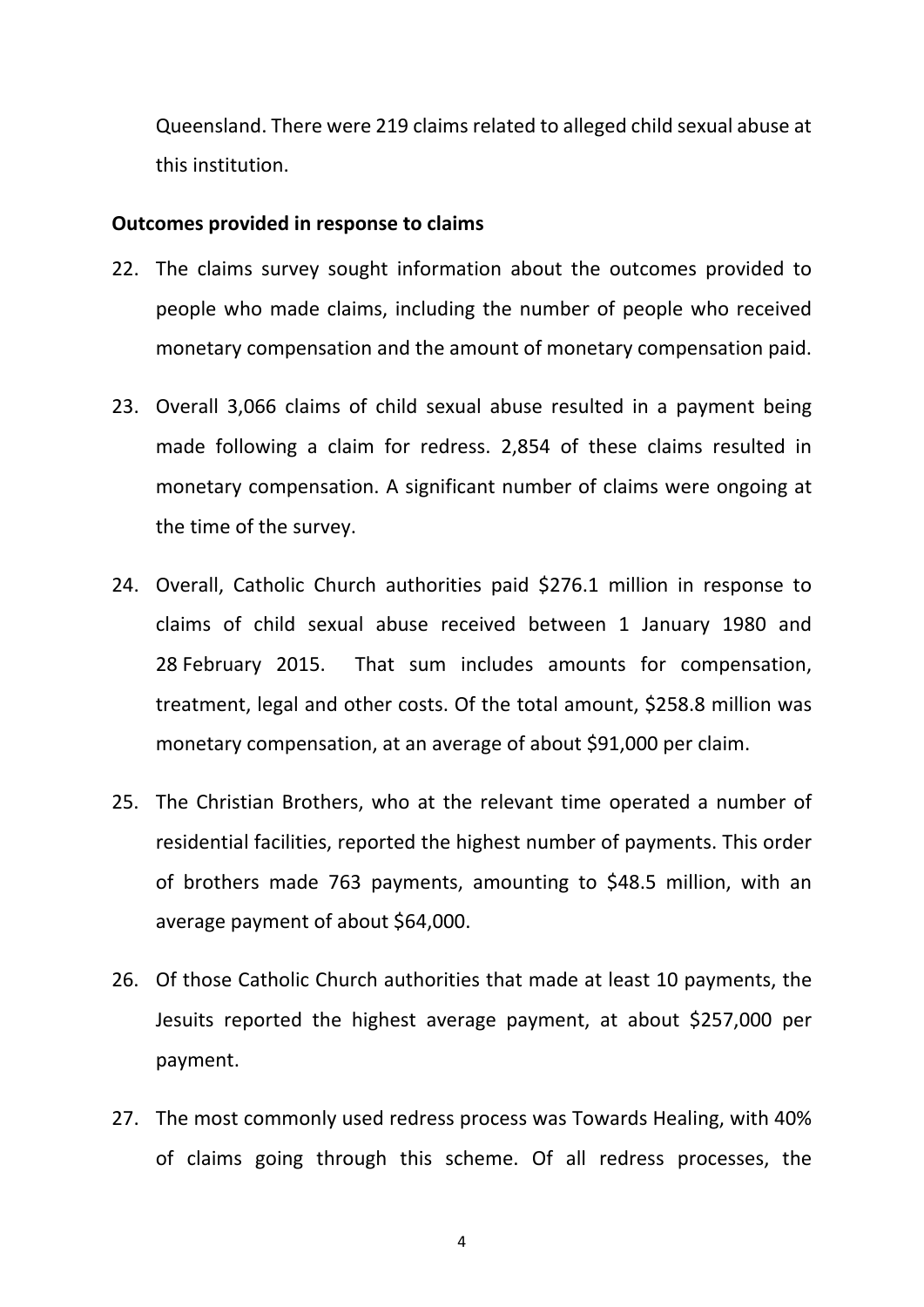Melbourne Response had the highest proportion of claims resulting in monetary compensation. 324 claims or 84% of all Melbourne Response claims resulted in monetary compensation.

28. Of all redress processes, the highest amount of monetary compensation paid was through civil proceedings at \$96.6 million. Other redress processes, which might include a direct approach by a claimant or their solicitor to a Church authority, resulted in monetary compensation payments of \$93.1 million. The highest average monetary compensation paid was about \$151,000 per claimant and was through civil proceedings.

#### **Proportion of alleged perpetrators – weighted average approach**

- 29. Last week I tendered a document that set out the proportion of priest and religious members of these Catholic Church authorities who ministered in the period from 1950 to 2010 and were alleged perpetrators of child sexual abuse. That statistical analysis adopts the weighted average methodology.
- 30. When they were engaged to carry out the analysis, the data experts advised the Royal Commission that the weighted average methodology should be used as it properly takes into account the risk to children and is the statistically appropriate methodology for calculating proportions over a period of six decades.
- 31. The Royal Commission has received a number of enquiries regarding the weighted average methodology.
- 32. The methodology takes into account how long alleged perpetrators were in ministry in the period 1950 to 2010, compared with how long all members of the relevant Catholic Church authority were in ministry over the 60 year period.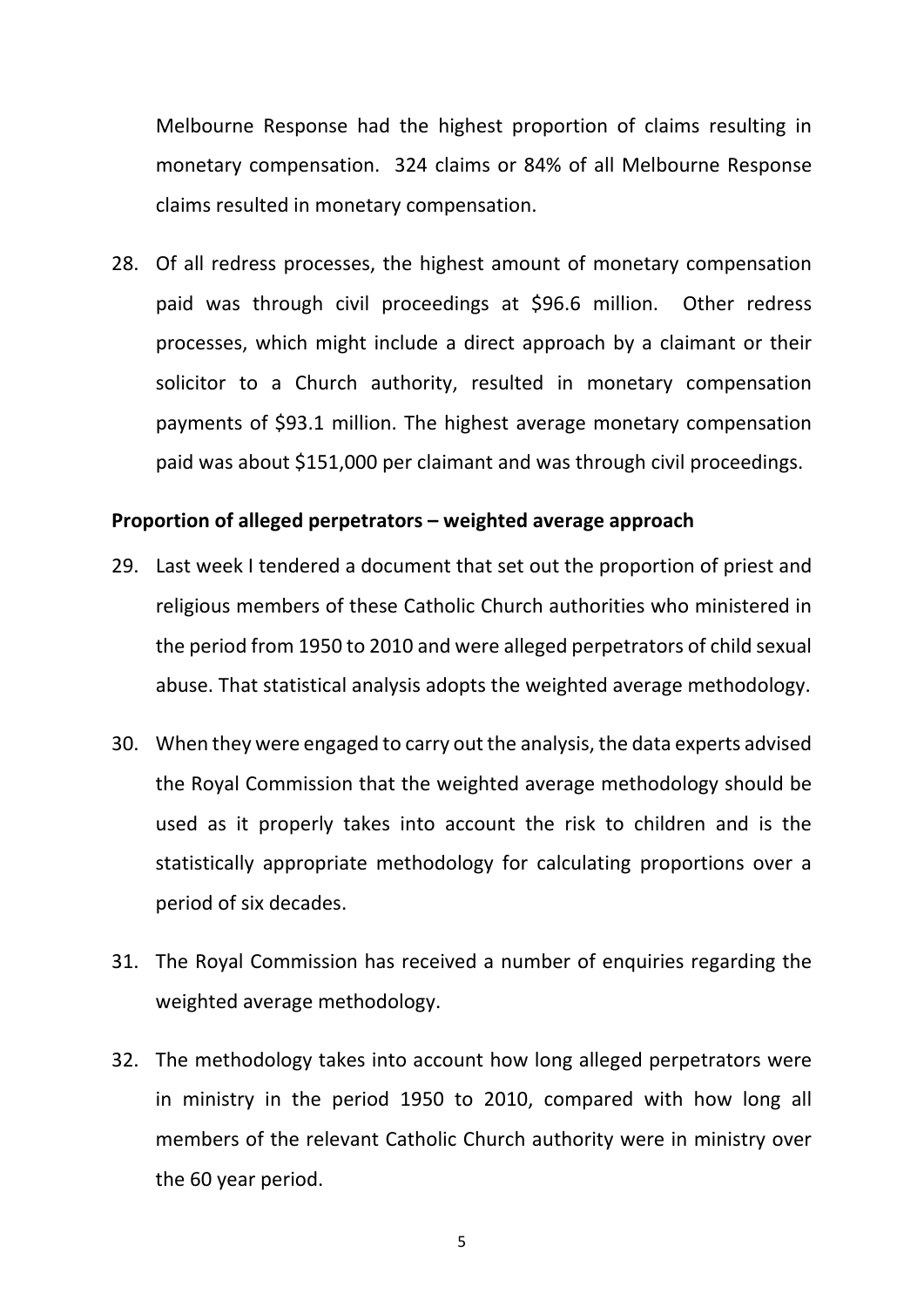- 33. Those who ministered for less time are likely to have come into contact with fewer children, and over time posed less potential risk to children, than those who ministered for a longer period of time. The weighted average approach ensures that each person is weighted according to their duration of ministry.
- 34. The Truth Justice and Healing Council was provided with the methodology, analysis and results in November and December last year. The Royal Commission has received no objection to the use of this methodology.
- 35. The Royal Commission calculated the proportion of priest and religious members of these Catholic Church authorities who ministered in the period from 1950 to 2010 who were alleged perpetrators of child sexual abuse, relative to the total number of priest and religious members who ministered during the same period, taking into account the duration of ministry of each member over the 60 year period.
- 36. These proportions were calculated using the weighted average methodology. This methodology ensures that a statistically consistent approach is taken to individuals who were in ministry for only a few years, and individuals who were in ministry for decades.
- 37. For example, if a weighted average approach was not used, a priest who ministered for only five years in the period 1950-2010 would be counted in exactly the same way, that is, given the same weight as a priest who ministered for 50 years in this period. As I said, those who ministered for less time are likely to have come into contact with fewer children, and over time posed less potential risk to children, than those who ministered for a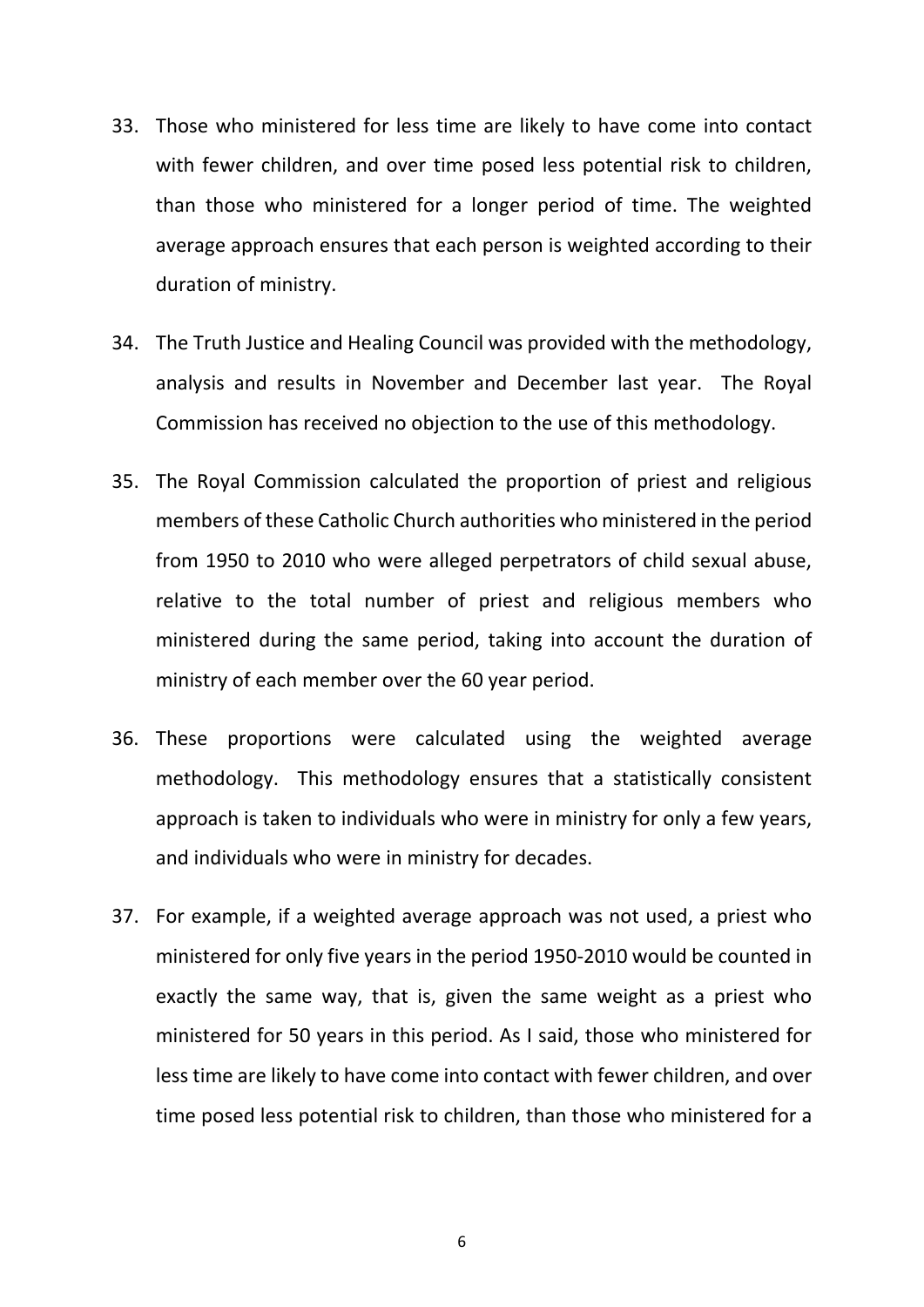longer period of time. The weighted average approach ensures that each person is weighted according to their duration of ministry.

- 38. The weighted average methodology also permits an appropriate comparison between priests and religious who ministered recently with those who ministered many decades ago because it accounts for the tendency for priests and religious who ministered recently to have a shorter duration of ministry than priests and religious who ministered many decades ago.
- 39. The weighted average methodology further permits an appropriate comparison between different Catholic Church authorities, where there are different average periods of ministry for all members of each Catholic Church authority.
- 40. The weighted average methodology resultsin a lower proportion of alleged perpetrators when the average duration of ministry for alleged perpetrators is shorter than the average duration of ministry of all priests or religious in a given Catholic Church authority, compared with a calculation that does not account for differing durations of ministry.
- 41. For example, for the Archdiocese of Adelaide, using the weighted average methodology, the proportion of priests who ministered in the period from 1950 to 2010 who were alleged perpetrators is 2.4 per cent. This proportion is obtained by weighing the service of the 229 priests who served in the Archdiocese of Adelaide and that of the 10 alleged perpetrators. Without weighing duration of ministry, the proportion of alleged perpetrators is 4.1 per cent.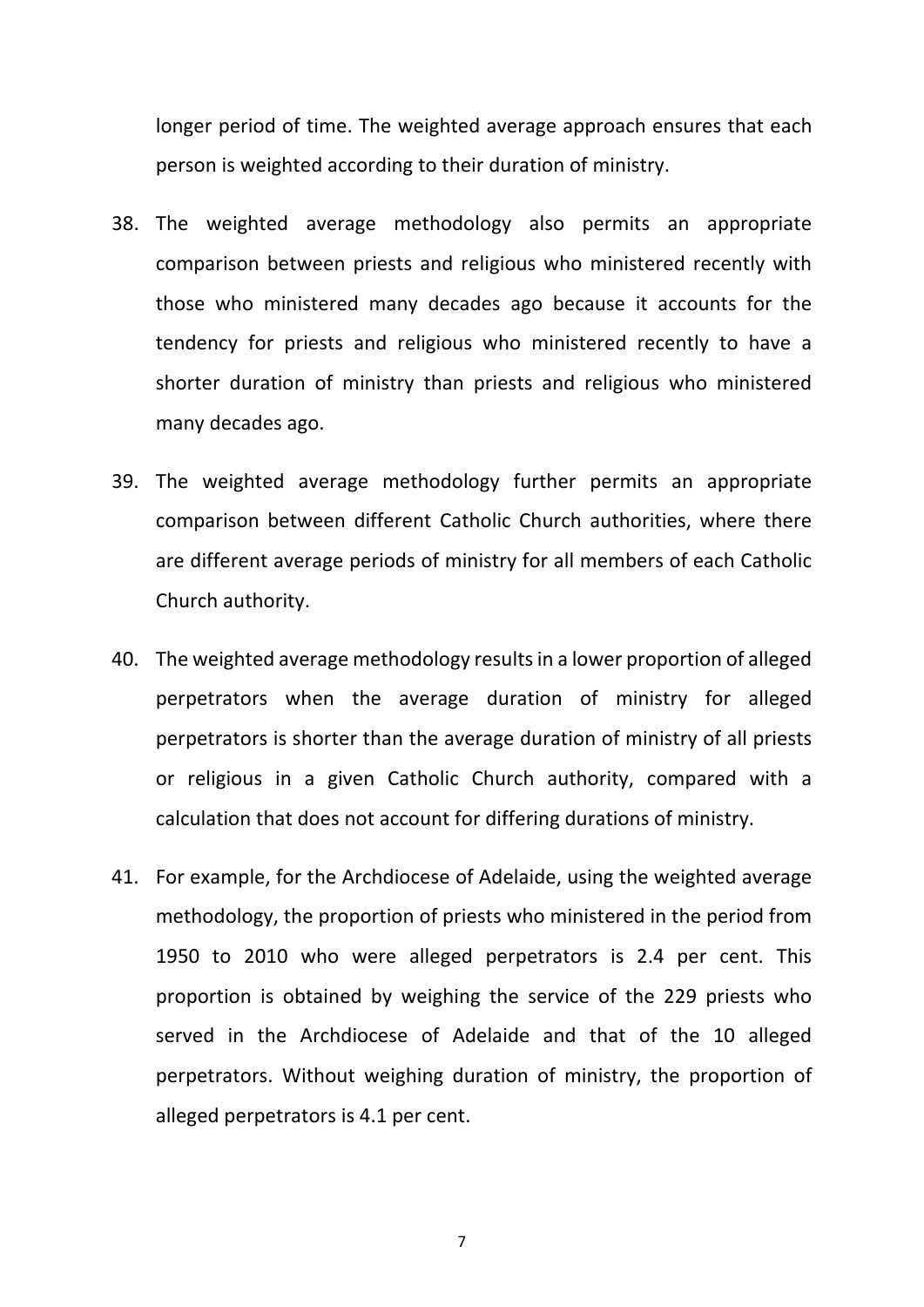- 42. The weighted average methodology results in a higher proportion of alleged perpetrators when the average duration of ministry for alleged perpetrators is longer than the average duration of ministry of all priests or religious in a given Catholic Church authority, compared with a calculation that does not account for differing durations of ministry.
- 43. For example, for the Archdiocese of Melbourne, using the weighted average methodology, the proportion of priests who ministered in the period from 1950 to 2010 who were alleged perpetrators is 8.1 per cent. This proportion is obtained by weighing the service of the 842 priests who served in the Archdiocese of Melbourne and that of the 58 alleged perpetrators. Without weighing duration of ministry, the proportion of alleged perpetrators is 6.9 per cent.
- 44. In the case of the St John of God Brothers, using the weighted average methodology, the proportion of brothers who ministered in the period from 1950 to 2010 who were alleged perpetrators is 40.4% per cent. This proportion is obtained by weighting the service of the 113 brothers who served in the St John of God Brothers and that of the 34 alleged perpetrators. Without weighing duration of ministry, the proportion of alleged perpetrators is 30.4% per cent.
- 45. In summary, the weighted average approach was used because it is the most appropriate method for calculating the proportion of priest and religious members of these Catholic Church authorities who ministered in the period from 1950 to 2010 and who were alleged perpetrators of child sexual abuse, relative to the total number of priests and religious members who ministered during the same period for the following reasons: